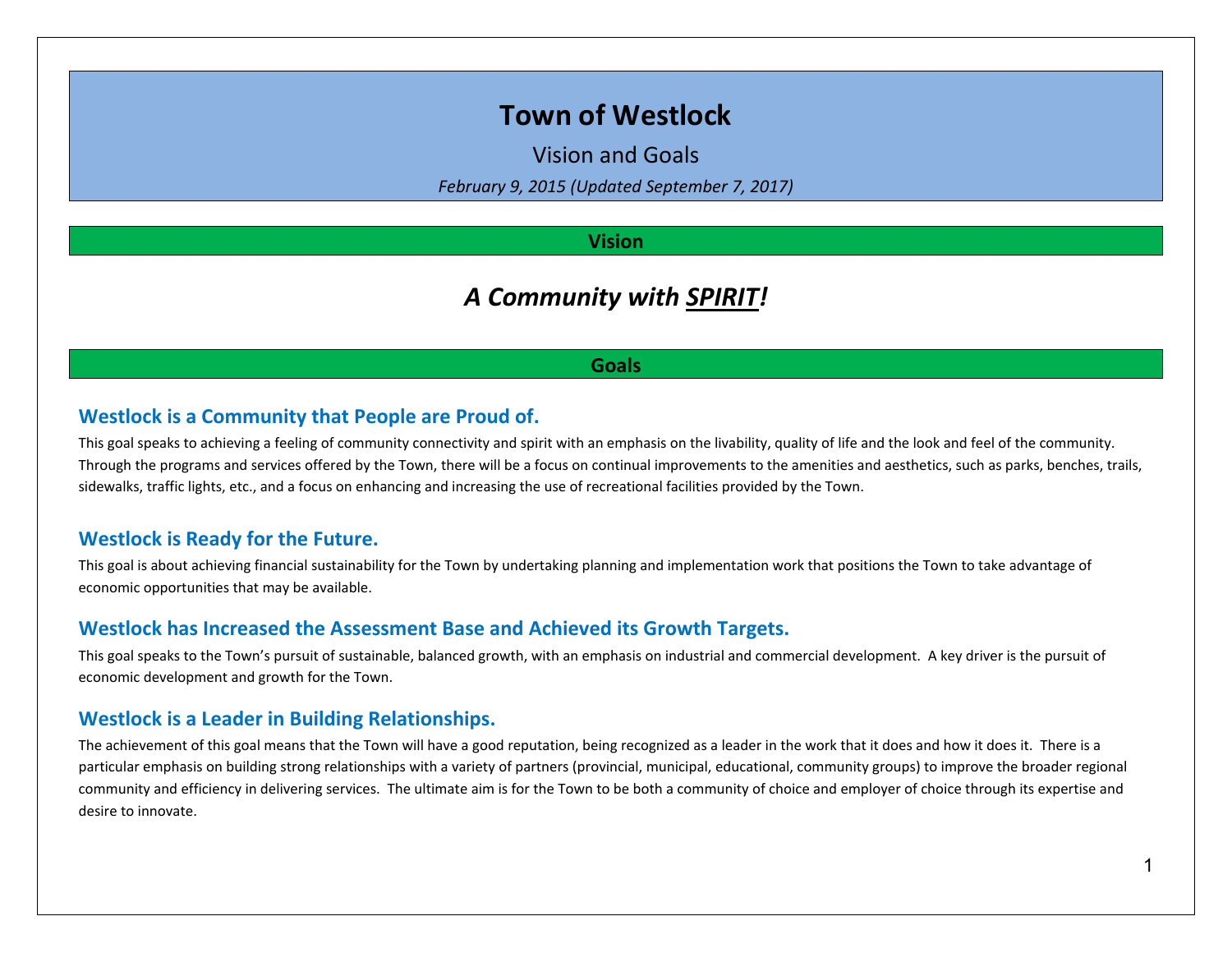## **Success Indicators**

# **Westlock is a community that people are proud of**

#### **Success Indicator: Community enhancement Projects are in the budget.**

This annual indicator provides the measure to ensure we are advancing the Town in aesthetics and facilities to enhance our community.

#### **Success Indicator: Measured increase in facility use.**

The Town's facilities are for people to enjoy and utilize. Increased usage indicates the proper programming is in place and our citizens are fully utilizing their investment in the facilities.

#### **Success Indicator: Develop a program to celebrate community pride.**

Citizens/teams/businesses/organizations that achieve something significant needs to be recognized. A program that formally recognizes and informs our citizens strengthens this goal.

#### **Success Indicator: 2 Major community events where attendance increases annually**

Pride in the community is also shown through our events and celebrations. This success indicator will recognize the achievement of establishing two major events that are enjoyed by the residents.

# **Westlock is ready for the future**

#### **Success Indicator: Asset Management Plan is completed.**

To ensure the Town can is prepared for the future; a comprehensive asset management plan is needed to identify future infrastructure projects and their costs.

#### **Success Indicator: Town Census is complete.**

To plan for the future we need to know where we are today. A census provides the Town an accurate growth rate to plan for future costs, grant amounts and land requirements.

#### **Success Indicator: Financial plan is complete.**

With an asset management plan complete and an accurate census, the Town can develop a long term financial plan to ensure our long term viability.

## **Westlock has increased the assessment base and achieved its growth targets**

#### **Success Indicator: Increase in assessment base of 2-5% annually for new development, emphasis on commercial/industrial.**

The achievement of this indicator will show our growth has surpassed historic levels and that the Economic Development Strategy is working.

#### **Success Indicator: Population increase (1%) based on census data.**

As with assessment growth, this indicator will verify that the growth plans are working.

#### **Success Indicator: Land Development: The Town has an inventory of serviced land for development.**

To achieve this goal, land must be available for growth. This indicator represents that need.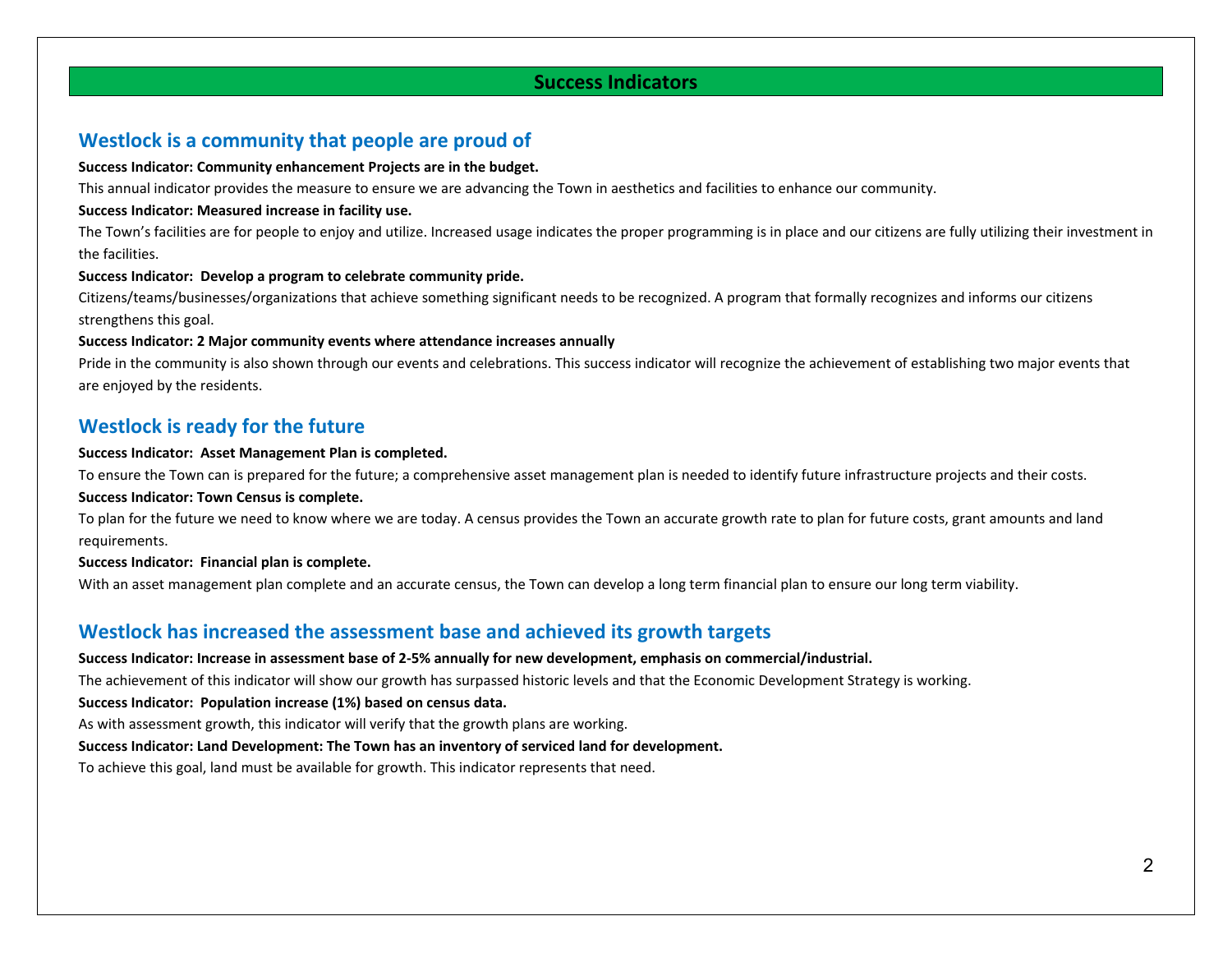# **Westlock is a Leader in Building Relationships**

#### **Success Indicator: Council/Community engagement presentations.**

It is important to establish a strong relationship with citizens and businesses. Achieving this success indicator will be by having established engagements plans and events. **Success Indicator: Develop and implement Policy on Town's relationship with non-profits – include agreements, accountability, and reporting mechanisms.** Non-profit groups are vital to the community and the Town's relationship with them will be improved by a formal policy.

#### **Success Indicator: Agreements with Regional partners.**

Regional collaboration is important for effective and efficient operations. Achieving formal agreements with regional partners will verify that the Town is achieving this.

#### **Success Indicator: Provincial Relationships are strong.**

The Town's operations are greatly influenced by the Province by grants, legislative requirements and partnerships such as highway development. Achieving strong Provincial relationships will help the Town grow and allow greater opportunities.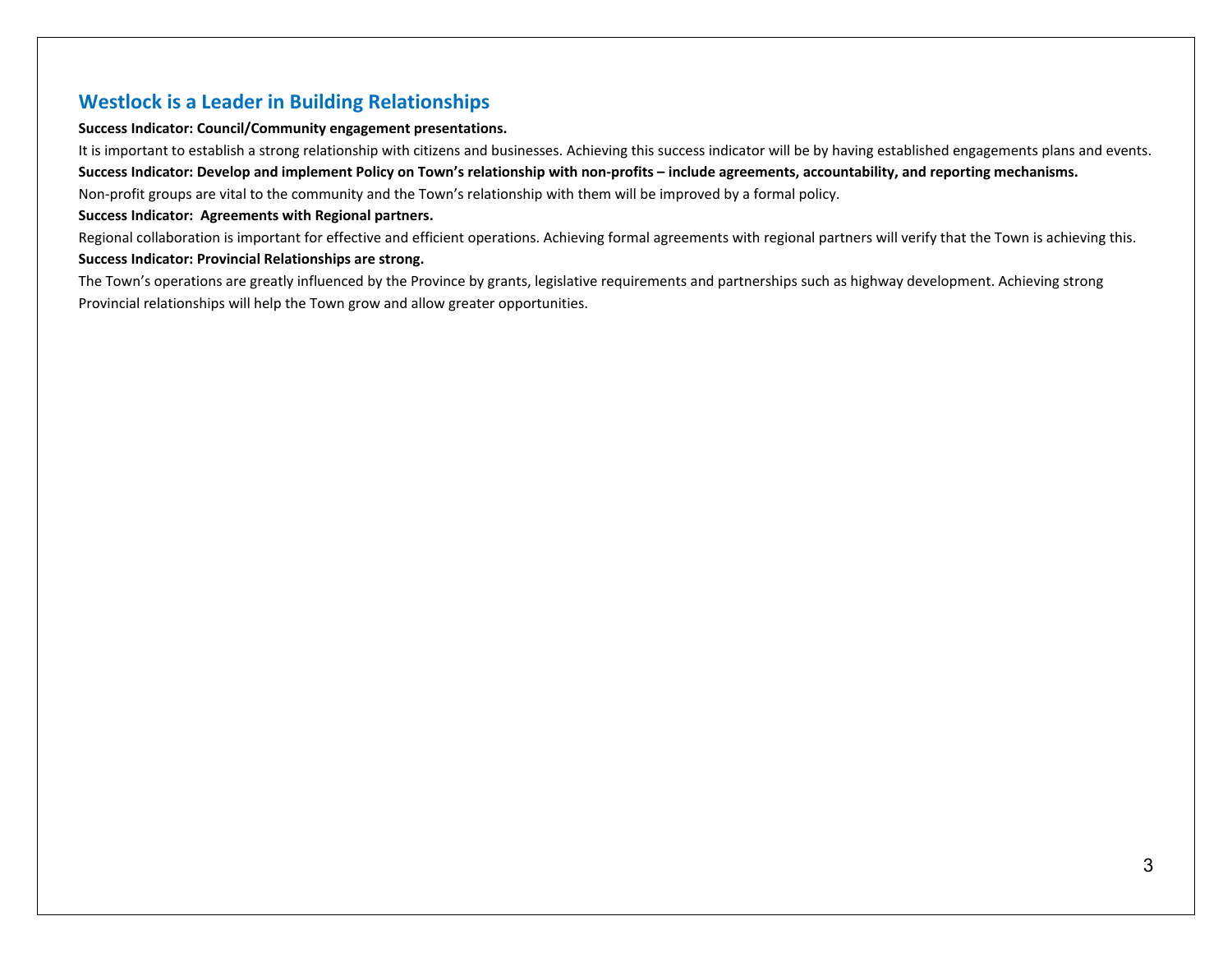# **Goal: Westlock is a community that people are proud of**

**What this goal means: This goal speaks to achieving a feeling of community connectivity and spirit with an emphasis on the livability, quality of life and the look and feel of the community. Through the programs and services offered by the Town, there will be a focus on continual improvements to the amenities and aesthetics, such as parks, benches, trails, sidewalks, traffic lights, etc., and a focus on enhancing and increasing the use of recreational facilities provided by the Town.** 

| <b>Success Indicator</b>                                                                 | <b>Actions</b>                                                                                                                                            | <b>Who</b>   | <b>By When</b>                         | <b>Resources</b> | <b>Status</b> | <b>Council supporting</b><br>role                           |
|------------------------------------------------------------------------------------------|-----------------------------------------------------------------------------------------------------------------------------------------------------------|--------------|----------------------------------------|------------------|---------------|-------------------------------------------------------------|
| <b>Success Indicator:</b><br><b>Community enhancement</b><br>Projects are in the budget. | Review existing plans (Retooling<br>$\bullet$<br>Downtown Westlock, MDP, Municipal<br>Standards)                                                          | DO, DDS, DCS | <b>March 2015</b>                      |                  | Completed     | • Council review<br>and adopt<br>• Council<br>participation |
|                                                                                          | Identify improvement items and areas<br>(street furniture, trees, banners,<br>Christmas lights, signage etc.) - discuss<br>at Committee of the Whole      | Council/SMT  | May 2015,<br>Committee of the<br>Whole |                  | Completed     | $\bullet$ Budget                                            |
|                                                                                          | Draft Improvement Plan for 10 year<br>period - plan to consist of:<br>Identifying improvement items<br><b>Stages or Phases</b><br>Anticipated annual cost | <b>DDS</b>   | September 2015                         |                  | Completed     |                                                             |
|                                                                                          | Review Draft Improvement Plan with<br>$\bullet$<br>Council                                                                                                | Council/SMT  | October 2015                           |                  | Completed     |                                                             |
|                                                                                          | Adopt Improvement Plan<br>$\bullet$                                                                                                                       | Council      | November 2015                          |                  | Completed     |                                                             |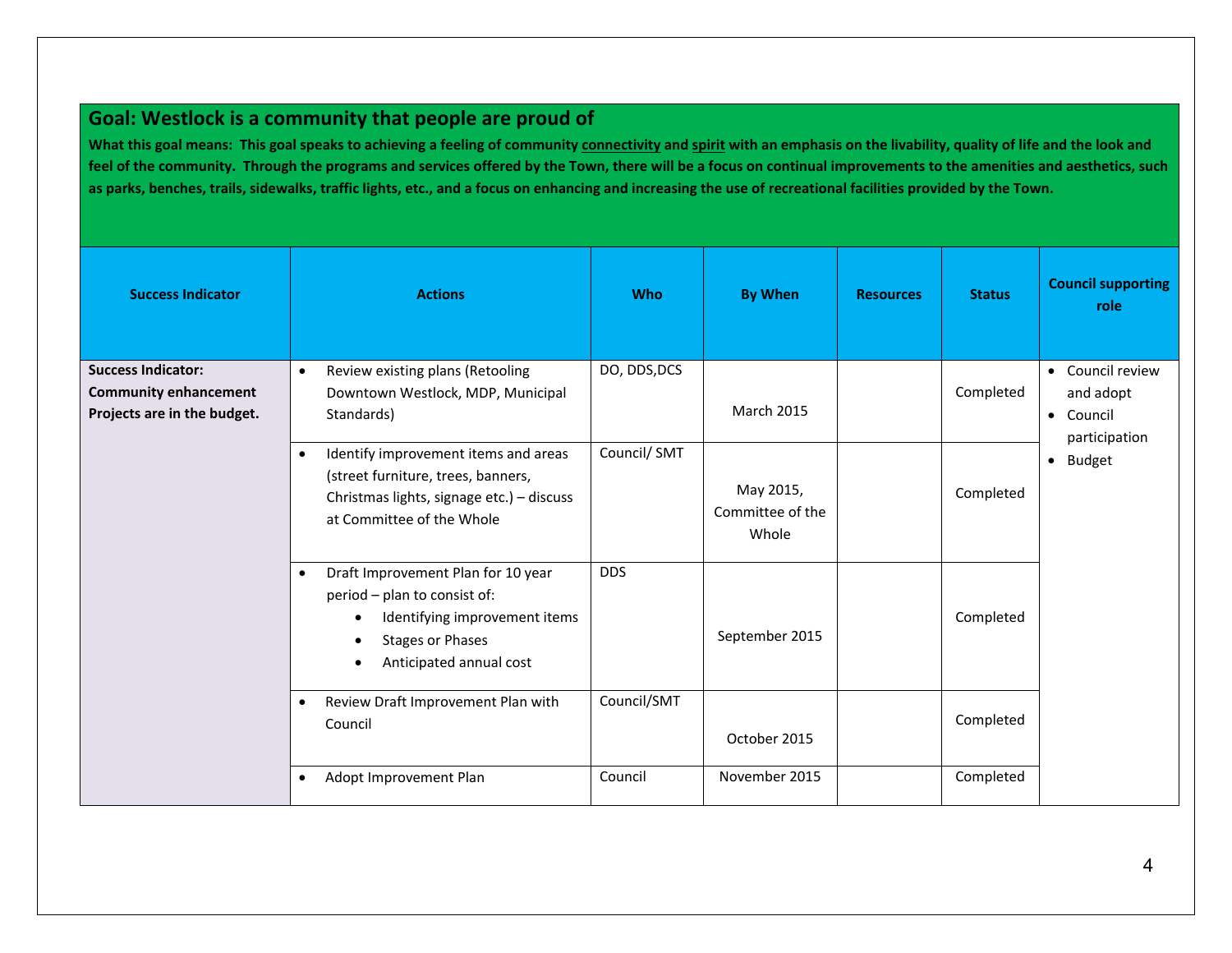| $\bullet$ | Draft RFP for Master Recreation Plan<br>(MRP)                                         | DCS/DLCS                | March 16, 2015          |            | Completed                                           | • Council review<br>and adopt<br>• Council |
|-----------|---------------------------------------------------------------------------------------|-------------------------|-------------------------|------------|-----------------------------------------------------|--------------------------------------------|
| $\bullet$ | Review RFP with Recreation Committee                                                  | <b>DCS</b>              | March 19, 2015          |            | Completed                                           | participation                              |
| $\bullet$ | <b>Release RFP</b>                                                                    | <b>DCS</b>              | May 2015                |            | Recreation<br>Services part<br>of Regional<br>Study | • Council<br>communication<br>to public    |
| $\bullet$ | Award RFP                                                                             | <b>DCS</b>              | <b>June 2015</b>        |            | Deferred<br>until<br>Regional<br>Study<br>complete. |                                            |
| $\bullet$ | MRP development process                                                               | Consultant<br>and DCS   | June - November<br>2015 | Consultant | Deferred<br>until<br>Regional<br>Study<br>complete. |                                            |
| $\bullet$ | <b>Review Draft MRP with Recreation</b><br>Committee for recommendation to<br>Council | Recreation<br>Committee | November 2015           |            | Deferred<br>until<br>Regional<br>Study<br>complete. |                                            |
| $\bullet$ | Adoption of MRP by Council                                                            | Council                 | December 2015           |            | Deferred<br>until<br>Regional<br>Study<br>complete. |                                            |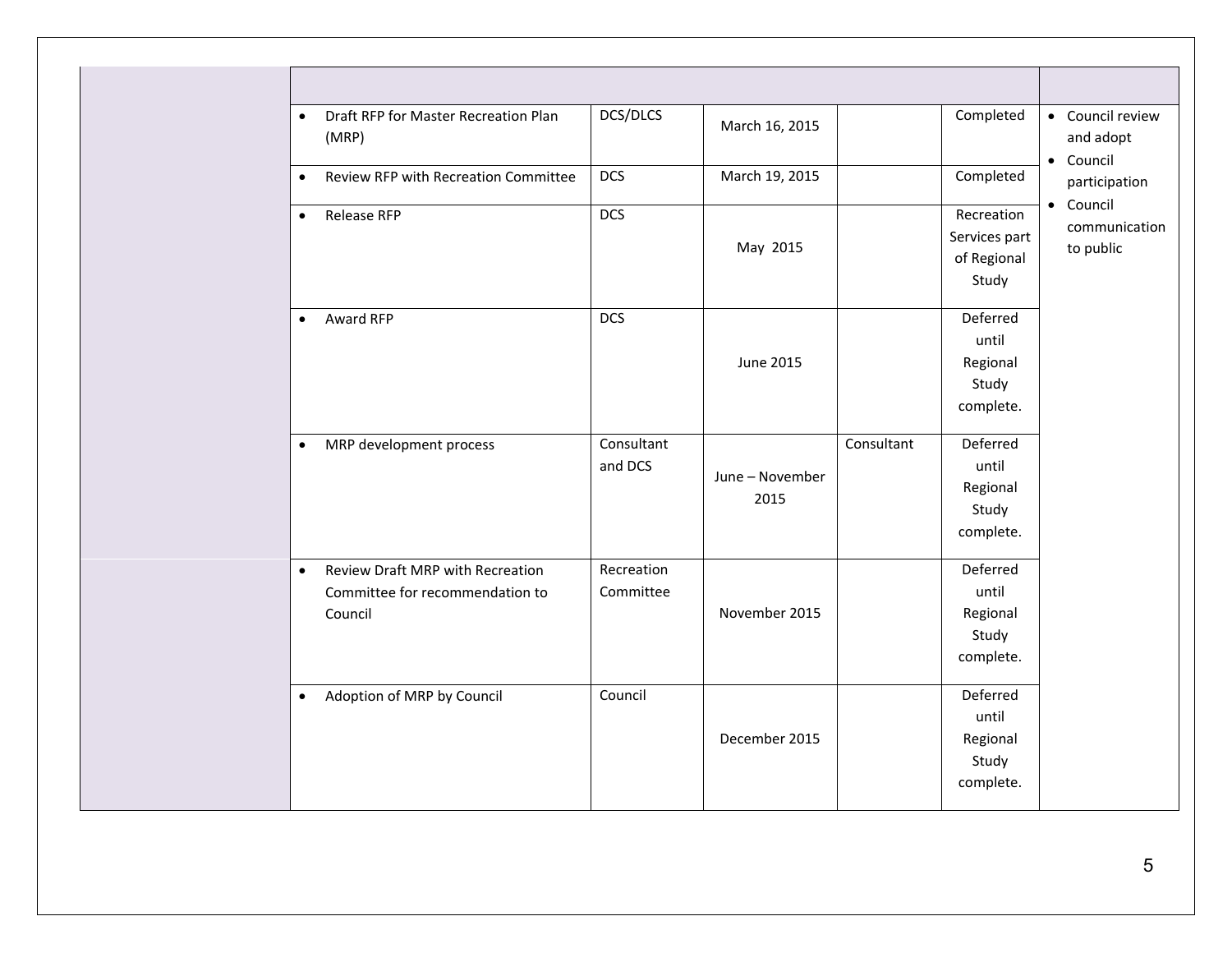| <b>Success Indicator: Measured</b> | ActiveNet software functional<br>$\bullet$                                   | <b>DCS</b>   | December 31,                                   |                                | • Council                               |
|------------------------------------|------------------------------------------------------------------------------|--------------|------------------------------------------------|--------------------------------|-----------------------------------------|
| increase in facility use           |                                                                              |              | 2014                                           | Completed                      | communication<br>to public              |
|                                    | Establish baseline for attendance and<br>$\bullet$<br>what is to be measured | <b>DCS</b>   | Monthly Stats-<br>Ongoing<br>Full year stats - | Completed                      |                                         |
|                                    | Track Facility Use. Provide monthly and<br>$\bullet$                         | <b>DCS</b>   | December 2015<br>Monthly                       | Completed -                    |                                         |
|                                    | yearly reports.                                                              |              | Yearly - Jan. 2016                             | Ongoing                        |                                         |
|                                    |                                                                              |              |                                                |                                |                                         |
|                                    | Define marketing definition and scope<br>$\bullet$                           | Council, DCS | <b>March 2015</b>                              | Completed                      | • Council review<br>and adopt           |
|                                    | Define the user market to promote<br>$\bullet$<br>greater usage              | <b>DCS</b>   | Ongoing                                        | Completed                      | • Council<br>participation<br>• Council |
|                                    | Review user fees with Recreation<br>$\bullet$<br>Committee                   | <b>DCS</b>   | February 2015                                  | Completed                      | communication<br>to public              |
|                                    | Provide recommendation to Council for<br>$\bullet$<br>user fees              | <b>DCS</b>   | March 2015                                     | Completed                      |                                         |
|                                    | Comprehensive User Fee Bylaw drafted<br>$\bullet$<br>and adopted by Council  | <b>DLCS</b>  | December 2015                                  | Completed                      |                                         |
|                                    | Develop Advertising/Sponsorship<br>$\bullet$<br><b>Marketing Strategy</b>    | <b>DCS</b>   | <b>March 2016</b>                              | Complete                       |                                         |
|                                    | Review Marketing Strategy with<br><b>Recreation Committee</b>                | <b>DCS</b>   | May 2016                                       | X                              |                                         |
|                                    | Present Marketing Plan to Council for<br>$\bullet$<br>adoption               | <b>DCS</b>   | June 2016                                      | Completed<br><b>March 2016</b> |                                         |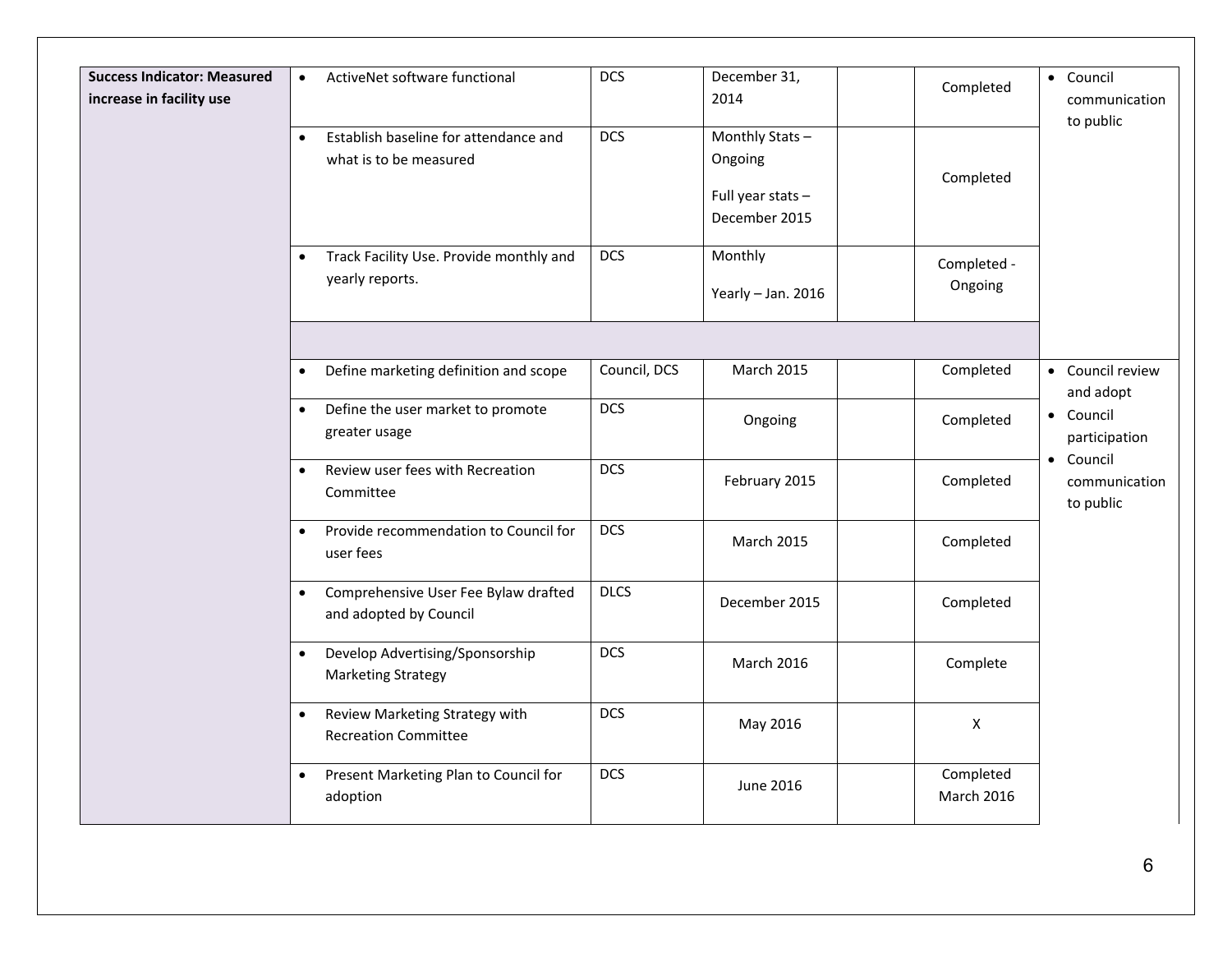|                                                                         | Implement Marketing Plan<br>$\bullet$                                                                                                                         | <b>DCS</b>  | September 2016 | Implementation<br>done and plan is<br>progressing.                                                      |                                                                                                                    |
|-------------------------------------------------------------------------|---------------------------------------------------------------------------------------------------------------------------------------------------------------|-------------|----------------|---------------------------------------------------------------------------------------------------------|--------------------------------------------------------------------------------------------------------------------|
| Success Indicator: Develop a<br>program to celebrate<br>community pride | Identify possible community aspects<br>that could be rewarded and celebrated<br>(volunteerism, curb appeal of homes or<br>businesses, corporate citizen etc.) | SMT         | October 2015   | Topic<br>discussed in<br>2017 budget<br>process. To<br>remain as<br>volunteer<br>appreciation<br>night. | • Council review<br>and adopt<br>• Council<br>participation<br>• Council<br>communication<br>to public<br>• Budget |
|                                                                         | Review ideas with Council and select<br>$\bullet$                                                                                                             | CAO         | February 2016  | Volunteer<br>appreciation<br>expanded in<br>2016 to<br>include COP.                                     |                                                                                                                    |
|                                                                         | Draft program policy in necessary<br>$\bullet$                                                                                                                | <b>DLCS</b> | May 2016       | No longer<br>applicable.                                                                                |                                                                                                                    |
|                                                                         | Adoption of program by Council and<br>$\bullet$<br>include in budget                                                                                          | Council     | June 2016      | No longer<br>applicable.                                                                                |                                                                                                                    |
|                                                                         | <b>Implement Program</b><br>$\bullet$                                                                                                                         | <b>DCS</b>  | 2017           | No longer<br>applicable.                                                                                |                                                                                                                    |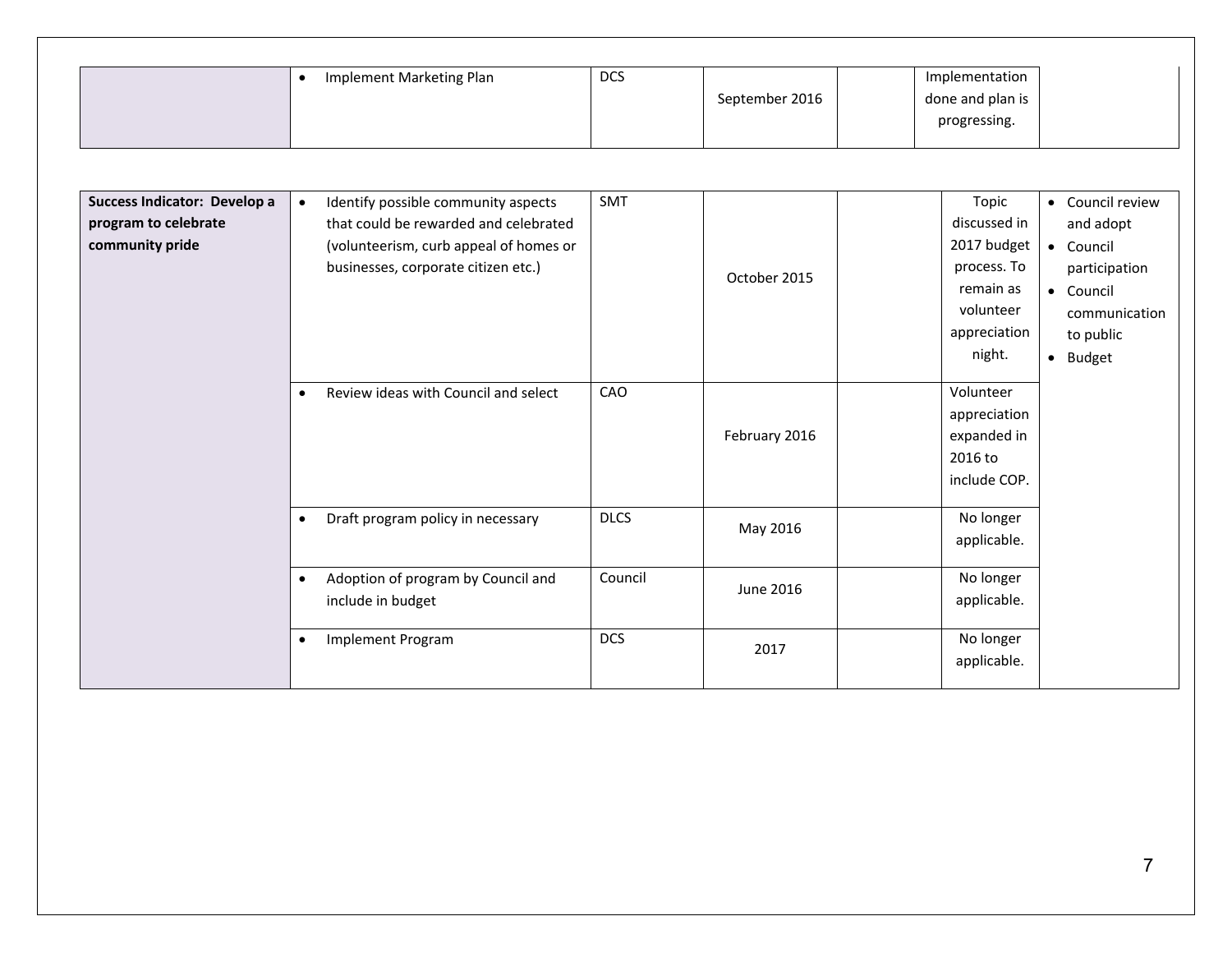| <b>Success Indicator: Major</b><br>community events where<br>attendance increases<br>annually | Expand Canada Day - Sm. Grant -<br>$\bullet$<br>Federal<br>Explore and identify possible 2 <sup>nd</sup> major<br>$\bullet$<br>events with estimated costs | <b>DCS</b><br>SMT | <b>July 2015</b><br>January 2016 | Community<br>groups and<br>businesses | Expanded in<br>2015 and<br>2016 and<br>2017.<br>Review as<br>part of 2017<br>budget after<br>$100^{\text{th}}$<br>Anniversary<br>events<br>completed. | • Council review<br>and adopt<br>• Council<br>participation<br>• Council<br>communication<br>to public<br>· Budget |
|-----------------------------------------------------------------------------------------------|------------------------------------------------------------------------------------------------------------------------------------------------------------|-------------------|----------------------------------|---------------------------------------|-------------------------------------------------------------------------------------------------------------------------------------------------------|--------------------------------------------------------------------------------------------------------------------|
|                                                                                               | Determine the 2 <sup>nd</sup> major event with<br>$\bullet$<br>Council                                                                                     | Council/SMT       | <b>March 2016</b>                |                                       | Community<br>groups are<br>hosting<br>major<br>events in<br>Town<br>facilities.                                                                       |                                                                                                                    |
|                                                                                               | Develop 2 <sup>nd</sup> major event plan and cost<br>$\bullet$                                                                                             | <b>DCS</b>        | June 2016                        | Community<br>groups and<br>businesses | Curling,<br>baseball and<br>conventions<br>held or<br>planned to<br>be held.                                                                          |                                                                                                                    |
|                                                                                               | Include events in budget<br>$\bullet$                                                                                                                      | Council           | September 2016                   |                                       | As needed<br>or<br>requested<br>by<br>community<br>groups.                                                                                            |                                                                                                                    |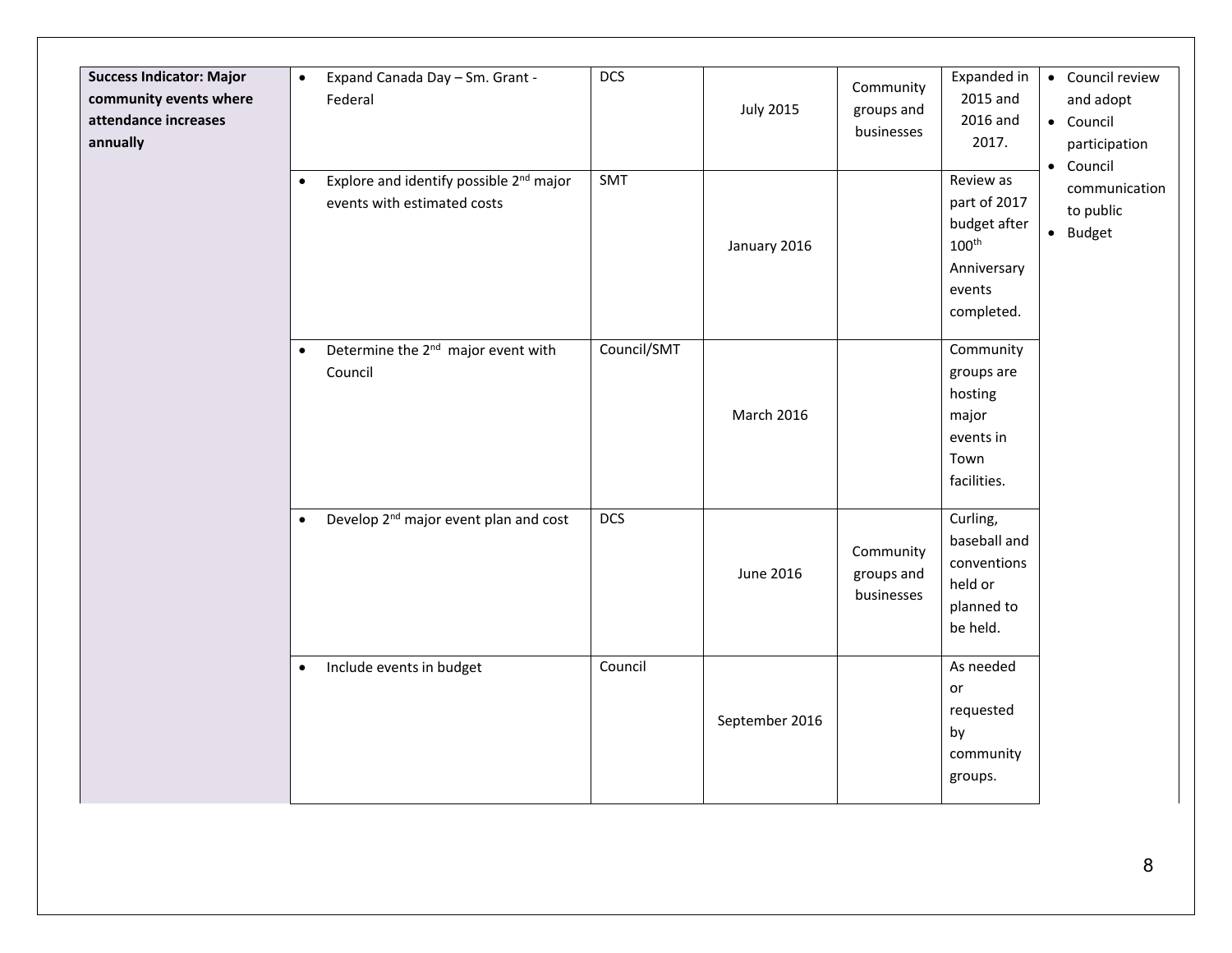| <b>DCS</b><br>Implement the two major events | 2017    | Being done<br>by<br>community<br>groups.                           |
|----------------------------------------------|---------|--------------------------------------------------------------------|
| <b>DCS</b><br>Monitor attendance annually    | Ongoing | Attendance<br>and cost<br>being<br>monitored<br>for each<br>event. |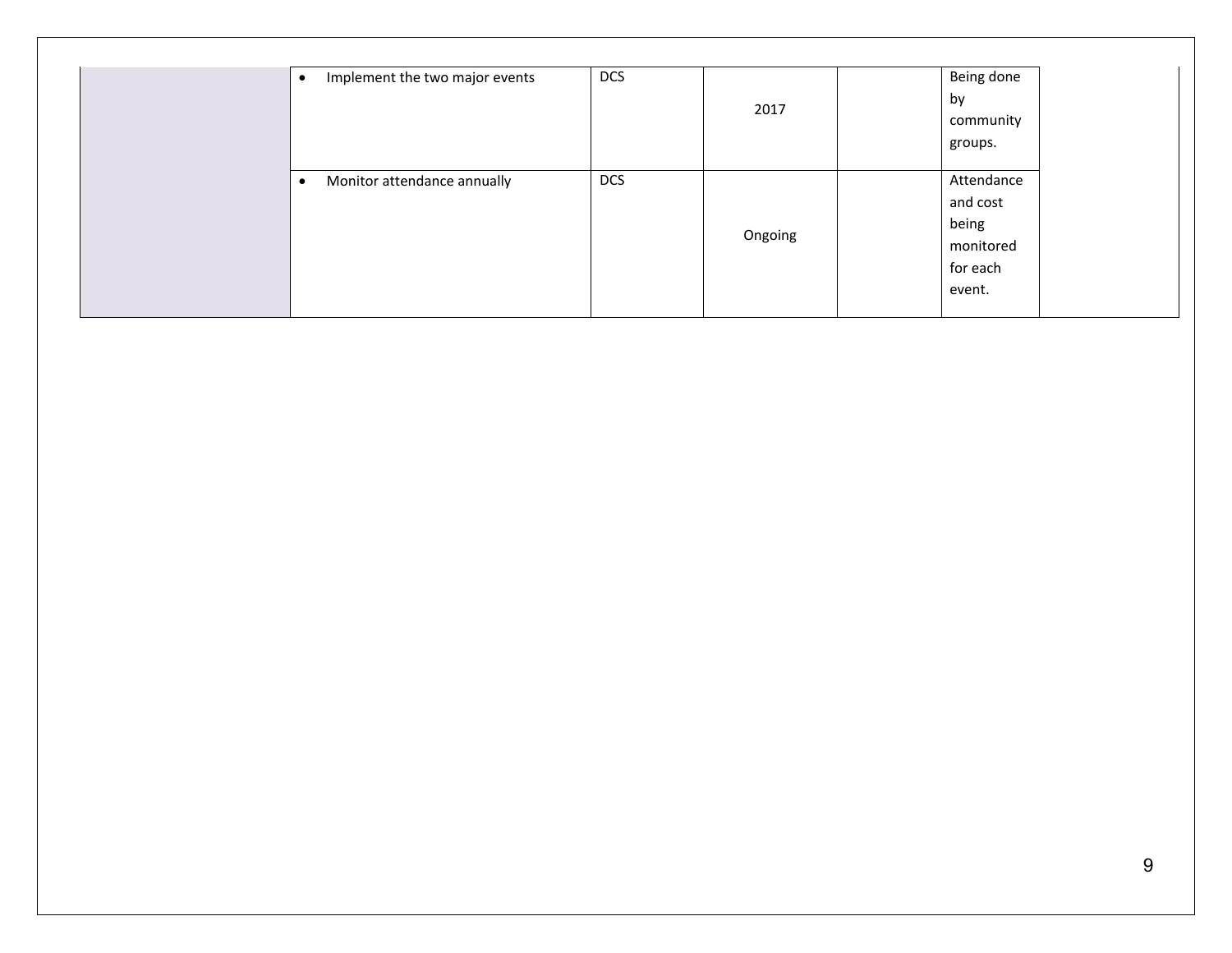# **Goal: Westlock is ready for the future**

**What this goal means: This goal is about achieving financial sustainability for the Town by undertaking planning and implementation work that positions the Town to take advantage of economic opportunities that may be available.**

| <b>Success Indicator</b>                                                  | <b>Actions</b>                                                                 | <b>Who</b>   | <b>By When</b> | <b>Resources</b> | <b>Status</b>                                                                 | <b>Council supporting</b><br>role |
|---------------------------------------------------------------------------|--------------------------------------------------------------------------------|--------------|----------------|------------------|-------------------------------------------------------------------------------|-----------------------------------|
| <b>Success Indicator: Asset</b><br><b>Management Plan is</b><br>completed | Compile asset inventory<br>$\bullet$                                           | SMT/GIS Tech | November 2016  |                  | In Progress.<br>Major progress<br>in summer<br>2017.                          | • Council review<br>and adopt     |
|                                                                           | Assign age, current state, value and life<br>$\bullet$<br>expectancy to assets | SMT          | November 2017  |                  | In Progress                                                                   |                                   |
|                                                                           | Administrative review of Asset<br>$\bullet$<br>Management Plan                 | SMT          | November 2017  |                  | Asset<br>management is<br>behind<br>schedule. Will<br>be complete in<br>2018. |                                   |
|                                                                           | Review and adoption of plan by Council<br>$\bullet$                            | Council/SMT  | December 2017  |                  | 2018                                                                          |                                   |
|                                                                           | Ongoing maintenance of Asset<br>Management Plan                                | SMT          | Ongoing        |                  | 2018                                                                          |                                   |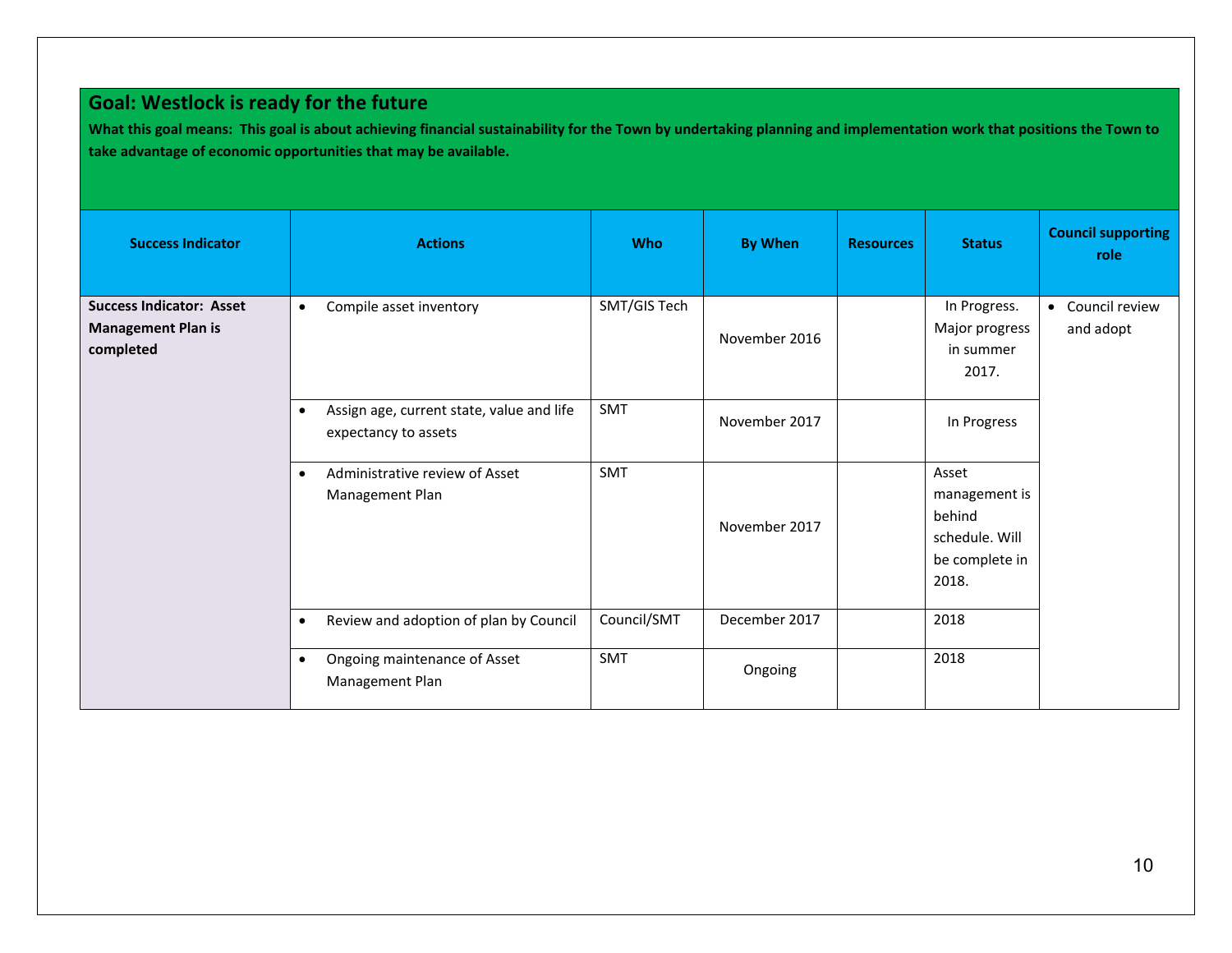| <b>Success Indication: Financial</b><br>plan is complete | Establish task force membership<br>$\bullet$<br><b>Terms of Reference</b><br>$\bullet$                            | Council                      | 2014             | Completed                                                                        | • Council Task<br>Force<br>Council review<br>$\bullet$ |
|----------------------------------------------------------|-------------------------------------------------------------------------------------------------------------------|------------------------------|------------------|----------------------------------------------------------------------------------|--------------------------------------------------------|
|                                                          | Determine best approach to complete<br>plan                                                                       | <b>Task Force</b>            | April 2015       | Completed                                                                        | and adopt<br>• Council                                 |
|                                                          | <b>Create Budget Guiding Principles</b><br>$\bullet$                                                              | <b>Task Force</b>            | June 2015        | Completed                                                                        | participation<br>• Council                             |
|                                                          | Task Force provides recommendations<br>$\bullet$<br>on the Guiding Principles                                     | Council                      | <b>July 2015</b> | Completed<br>Adopted by<br>Council                                               | communication<br>to public                             |
|                                                          | Review Asset Management Plan and<br>$\bullet$<br>future operational costs in conjunction<br>with financial policy | <b>Task Force</b>            | November 2017    | 2018                                                                             |                                                        |
|                                                          | Develop long-term budget/financial<br>$\bullet$<br>plan (as Asset Plan developed)                                 | <b>Task Force</b><br>CAO/DFS | December 2017    | On Going<br><b>Budget</b><br>Policy<br>Complete<br>Reserve<br>Policy<br>Complete |                                                        |
|                                                          | Review and adoption of plan by Council<br>$\bullet$                                                               | Council                      | December 2017    | 2018                                                                             |                                                        |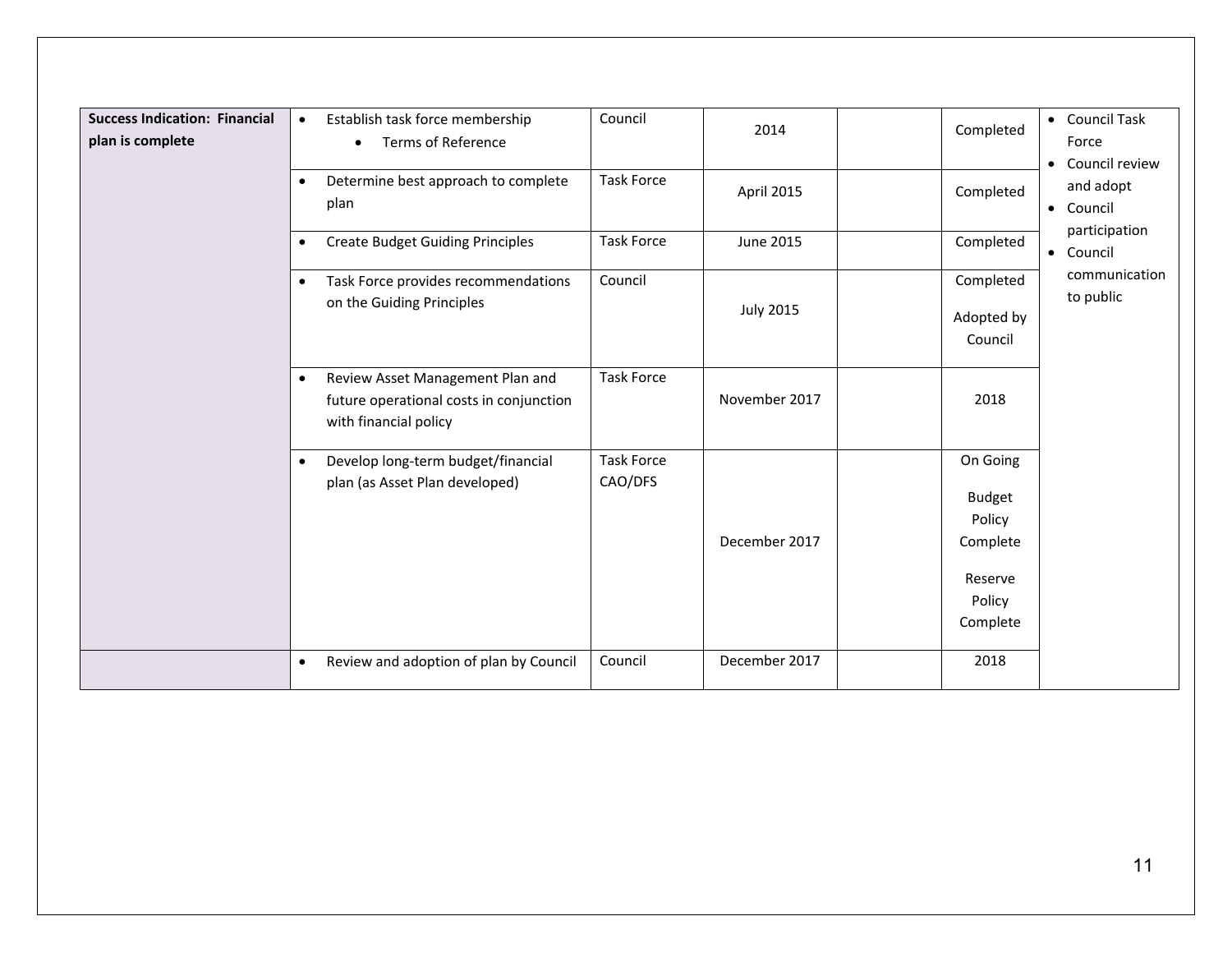| <b>Success Indicator: Town</b><br><b>Census is complete</b> | Determine census questions<br>о                              | <b>DLCS</b> | <b>March 2015</b> |             | Completed | Council review<br>$\bullet$<br>and adopt |
|-------------------------------------------------------------|--------------------------------------------------------------|-------------|-------------------|-------------|-----------|------------------------------------------|
|                                                             | Prepare for census (enumerators,<br>forms, advertising)      | <b>DLCS</b> | April 2015        |             | Completed | Council<br>$\bullet$<br>communication    |
|                                                             | Conduct census                                               | <b>DLCS</b> | May 2015          | Enumerators | Completed | to public                                |
|                                                             | Prepare census report for Council                            | <b>DLCS</b> | June 2015         |             | Completed |                                          |
|                                                             | Consider census frequency (annually,<br>every two year etc.) | Council     | September 2015    |             | Completed |                                          |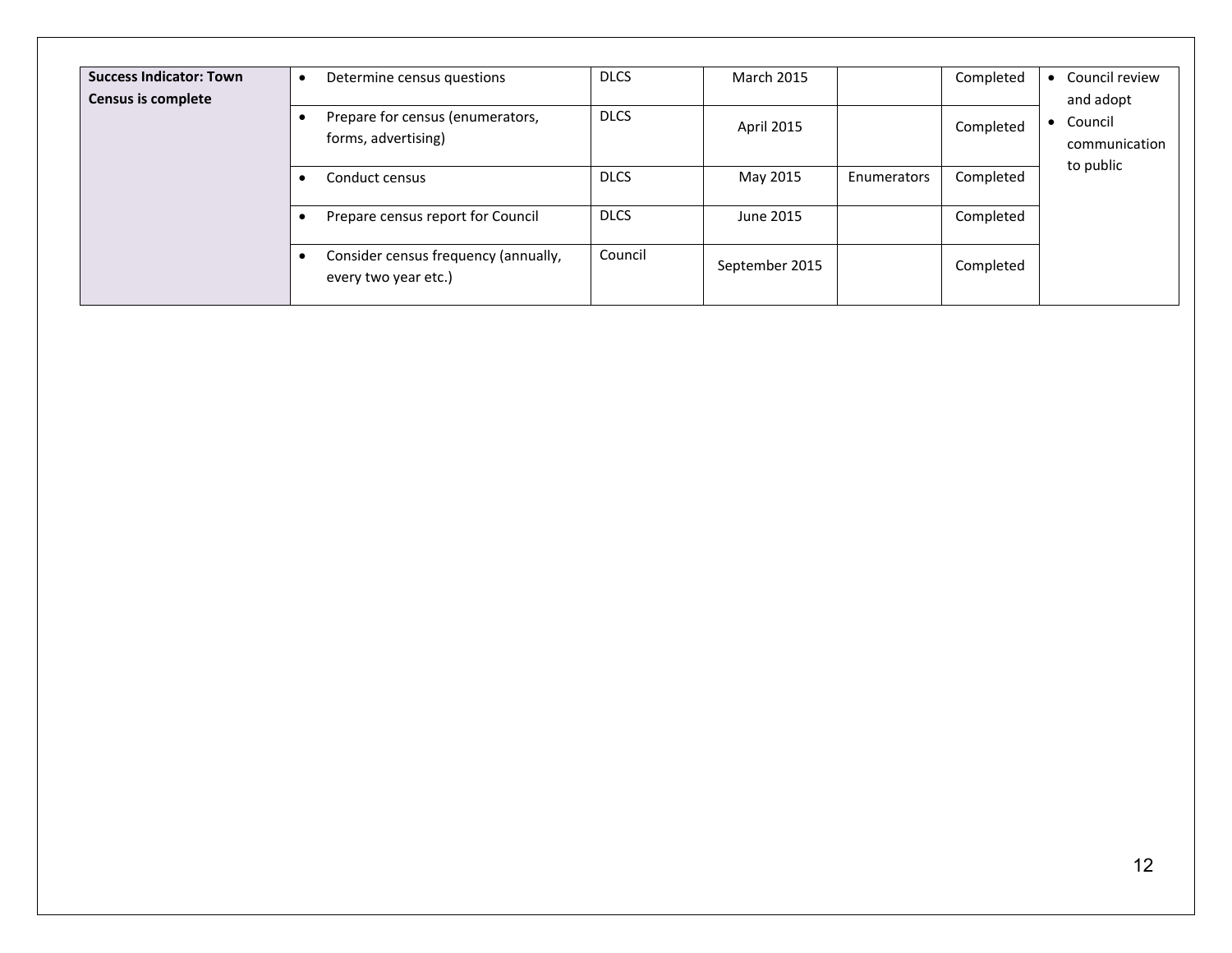# **Goal: Westlock has increased the assessment base and achieved its growth targets**

**What this goal means: This goal speaks to the Town's pursuit of sustainable, balanced growth, with an emphasis on industrial and commercial development. A key driver is the pursuit of economic development and growth for the Town.**

| <b>Success Indicator</b>                                                                                  | <b>Actions</b>                                                                                 | <b>Who</b>                      | <b>By When</b>    | <b>Resources</b> | <b>Status</b>                                                                               | <b>Council supporting</b><br>role                        |
|-----------------------------------------------------------------------------------------------------------|------------------------------------------------------------------------------------------------|---------------------------------|-------------------|------------------|---------------------------------------------------------------------------------------------|----------------------------------------------------------|
| Success Indicator: Increase in<br>assessment base of 2-5%<br>annually for new<br>development, emphasis on | $\bullet$<br>Review of Draft Economic Development<br>Strategy (EDS)                            | Council                         | November 2014     |                  | Complete                                                                                    | • Council<br>Committee<br>• Council review<br>and adopt  |
| commercial/industrial                                                                                     | Establish Baseline<br>$\bullet$                                                                | <b>DFS</b>                      | February 28, 2015 | Assessor         | Complete                                                                                    | • Council                                                |
|                                                                                                           | Advise Economic Development<br>$\bullet$<br>Committee (EDC) of Council approved<br>initiatives | Council<br>Committee<br>Members | <b>March 2015</b> |                  | Completed                                                                                   | participation<br>• Council<br>communication<br>to public |
|                                                                                                           | Develop action items for EDS initiatives<br>$\bullet$                                          | EDC with<br>facilitator         | June 2015         | Facilitator      | Completed                                                                                   | • Fulfill assigned<br>roles in EDS                       |
|                                                                                                           | Final EDS to Council for approval<br>$\bullet$                                                 | <b>EDC</b>                      | <b>July 2015</b>  |                  | Completed                                                                                   |                                                          |
|                                                                                                           | Implement EDS initiatives and budget<br>$\bullet$<br>accordingly                               | <b>DDS</b>                      | January 2016      |                  | Revised to<br>work with<br>business group<br>quarterly.<br>Part of<br><b>Regional Study</b> |                                                          |
|                                                                                                           | Monthly reports to Council on EDS<br>$\bullet$<br>status                                       | <b>DDS</b>                      | Monthly           |                  | Postponed for<br>regional<br>Collaboration<br>Study                                         |                                                          |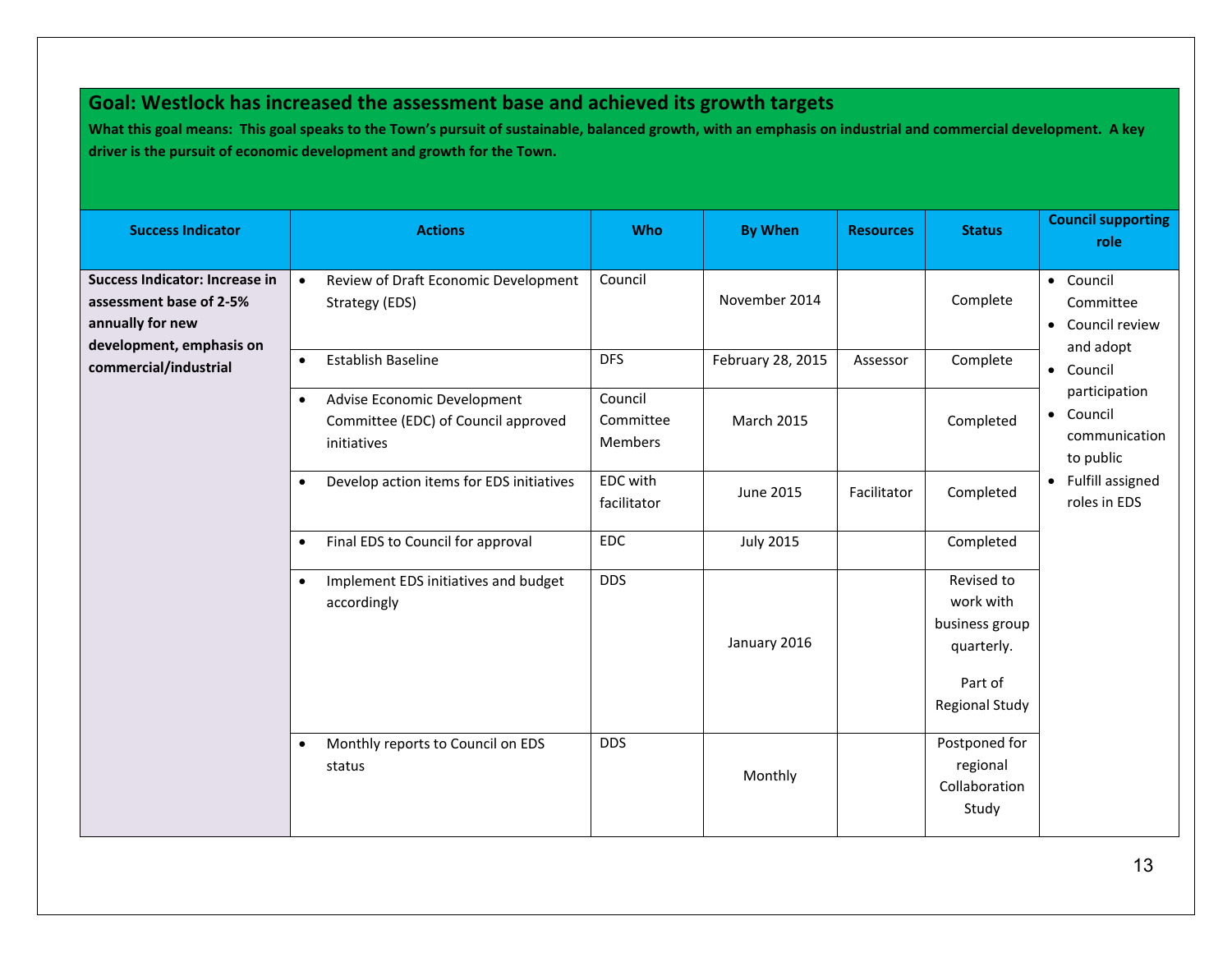| Annual assessment report | <b>DFS</b> | Annually | Postponed for<br>regional<br>Collaboration<br>Study |
|--------------------------|------------|----------|-----------------------------------------------------|
| EDS - review and update  | <b>EDC</b> | Annually | Postponed for<br>regional<br>Collaboration<br>Study |

| <b>Success Indicator: Population</b><br>increase (1%) based on | Create a census baseline             | <b>DLCS</b> | June 2015              | Completed                                     | Council review<br>and adopt           |
|----------------------------------------------------------------|--------------------------------------|-------------|------------------------|-----------------------------------------------|---------------------------------------|
| census data                                                    | Annual census or population estimate | <b>DLCS</b> | Annually in<br>January | 2016 - 5,147<br>Federal<br>Census is<br>5,101 | Council<br>communication<br>to public |

| <b>Success Indicator: Land</b><br>Development: The Town has<br>an inventory of serviced land<br>for development | Inventory of industrial, commercial and<br>residential. Establish baseline<br>Identify land equivalent to 2% of<br>developed lots as target for available<br>land (# of lots in each category) and<br>monitor. | <b>DDS</b><br><b>DDS</b> | June 2015<br><b>July 2015</b> | Realtors and<br>Landowners | Complete<br>Complete                             | Council<br>$\bullet$<br>participation<br>Council<br>$\bullet$<br>communication<br>to public |
|-----------------------------------------------------------------------------------------------------------------|----------------------------------------------------------------------------------------------------------------------------------------------------------------------------------------------------------------|--------------------------|-------------------------------|----------------------------|--------------------------------------------------|---------------------------------------------------------------------------------------------|
|                                                                                                                 | Attract Developers (see EDS)                                                                                                                                                                                   | <b>DDS</b>               | See EDS                       |                            | Negotiations<br>with<br>developers<br>occurring. |                                                                                             |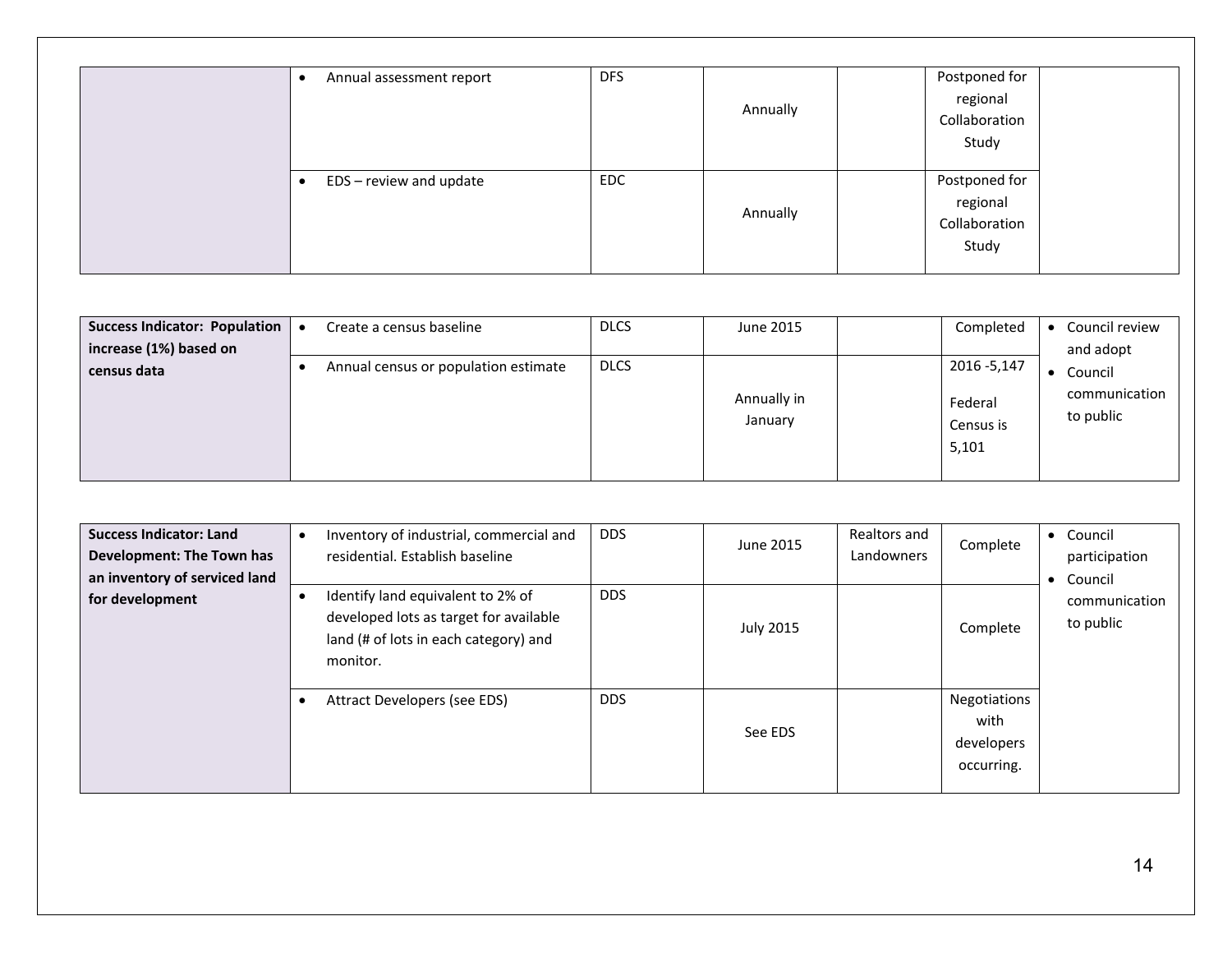|           | Build relationships with landowners to<br>$\bullet$<br>entice development                | Council/SMT | Ongoing           |            | Ongoing                                                   |                                         |
|-----------|------------------------------------------------------------------------------------------|-------------|-------------------|------------|-----------------------------------------------------------|-----------------------------------------|
|           | Communication with landowners and<br>$\bullet$<br>developers for opportunities           | Council/DDS | Ongoing           |            | Ongoing                                                   |                                         |
|           |                                                                                          |             |                   |            |                                                           |                                         |
|           | Inventory of existing Town of Westlock<br>$\bullet$<br>lands for sale                    | <b>DDS</b>  | <b>March 2015</b> |            | Completed                                                 | • Council review<br>and adopt           |
| $\bullet$ | Establish finance limitations or<br>tolerance                                            | Council     | May 2015          |            | Deferred                                                  | · Budget<br>• Council<br>participation  |
|           | Complete service planning of Town of<br>$\bullet$<br><b>Westlock East Business Lands</b> | DO/DDS      | June 2015         | Consultant | Preliminary<br>Complete.<br><b>Task Force</b><br>created. | • Council<br>communication<br>to public |
|           | Service East Business Lands<br>$\bullet$                                                 | DO.         | June 2016         | Consultant | Options<br>being<br>explored.                             |                                         |
|           | Market and sell East Business Lands<br>$\bullet$                                         | <b>DDS</b>  | October 2016      | Task force | Options<br>being<br>explored.                             |                                         |
|           |                                                                                          |             |                   |            |                                                           |                                         |
|           | Develop Concept Plan for Aspendale III<br>$\bullet$                                      | <b>DDS</b>  | August 2015       | Consultant | Complete                                                  | • Council review<br>and adopt           |
|           | Prepare detailed servicing plan for<br>$\bullet$<br>Aspendale III                        | DO          | <b>March 2016</b> | Consultant | Deferred                                                  | · Budget<br>• Council                   |
|           | Service Aspendale III<br>$\bullet$                                                       | DO          | September 2016    | Consultant | Deferred                                                  | participation                           |
|           | Market and sell lots in Aspendale III<br>$\bullet$                                       | <b>DDS</b>  | October 2016      |            | Deferred                                                  |                                         |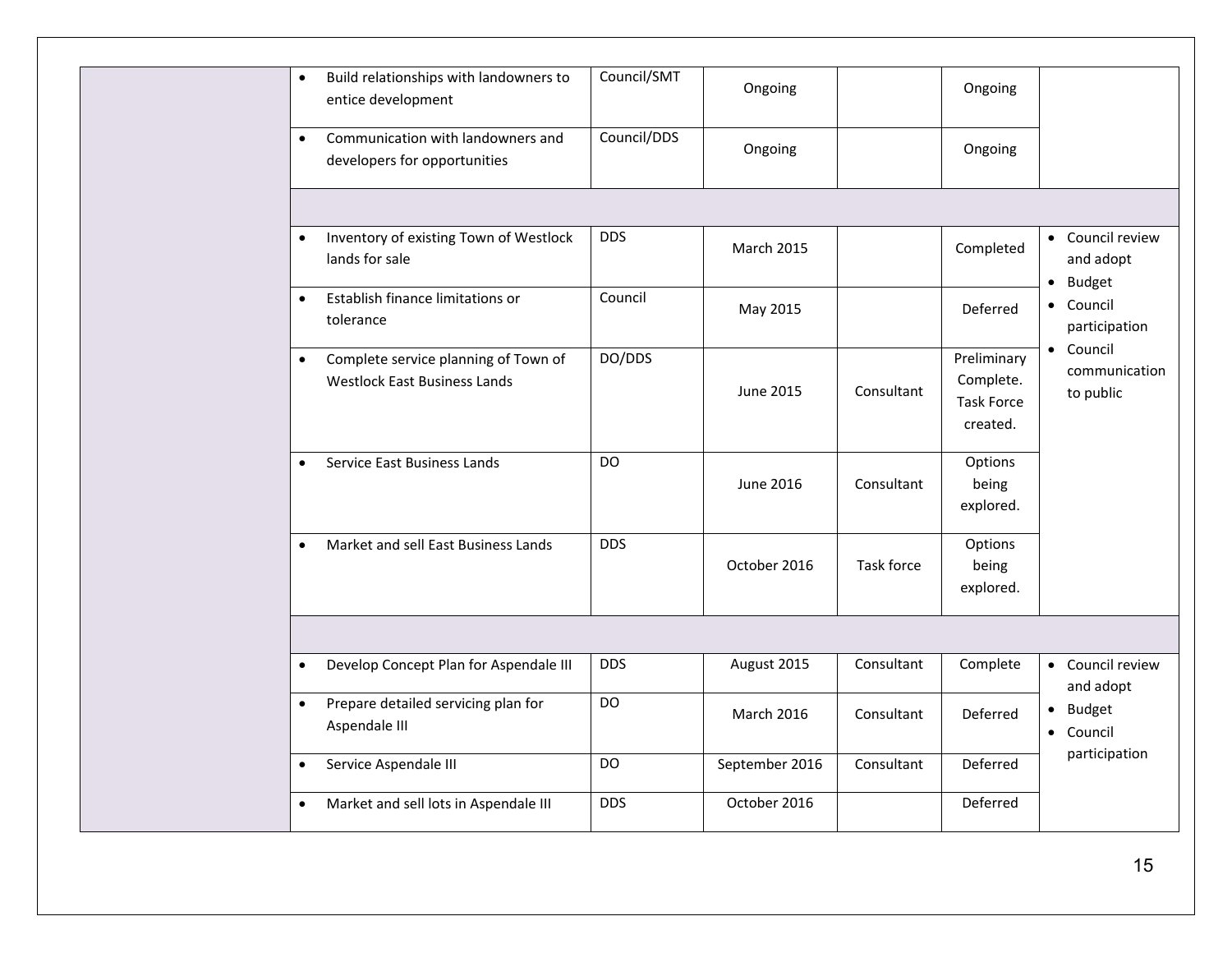| Complete surface works<br>$\bullet$                                                               | DO          | June 2017        | Consultant | Deferred                                   | • Council<br>communication<br>to public |
|---------------------------------------------------------------------------------------------------|-------------|------------------|------------|--------------------------------------------|-----------------------------------------|
| Land Acquisition Commercial and<br>$\bullet$<br>Residential if required for future<br>development | <b>DDS</b>  | To be determined |            | No Action to<br>date                       |                                         |
| Verify master infrastructure plans of<br>$\bullet$<br>2007/2009 and servicing plan                | <b>DO</b>   | September 2015   |            | Complete                                   | • Council review<br>and adopt           |
| Obtain costing for required off-site levy<br>$\bullet$<br>supporting study                        | DO/DDS      | September 2015   |            | Completed                                  |                                         |
| Hire consultant for Off-site levy study<br>$\bullet$                                              | DO/DDS      | February 2016    | Consultant | Complete                                   |                                         |
| Off-site levy study complete<br>$\bullet$                                                         | DO/DDS      | September 2016   |            | Complete                                   |                                         |
| Off-site levy bylaw drafted and adopted<br>$\bullet$<br>by Council                                | <b>DLCS</b> | December 2016    | Legal      | Completed.<br>Adopted<br>February<br>2017. |                                         |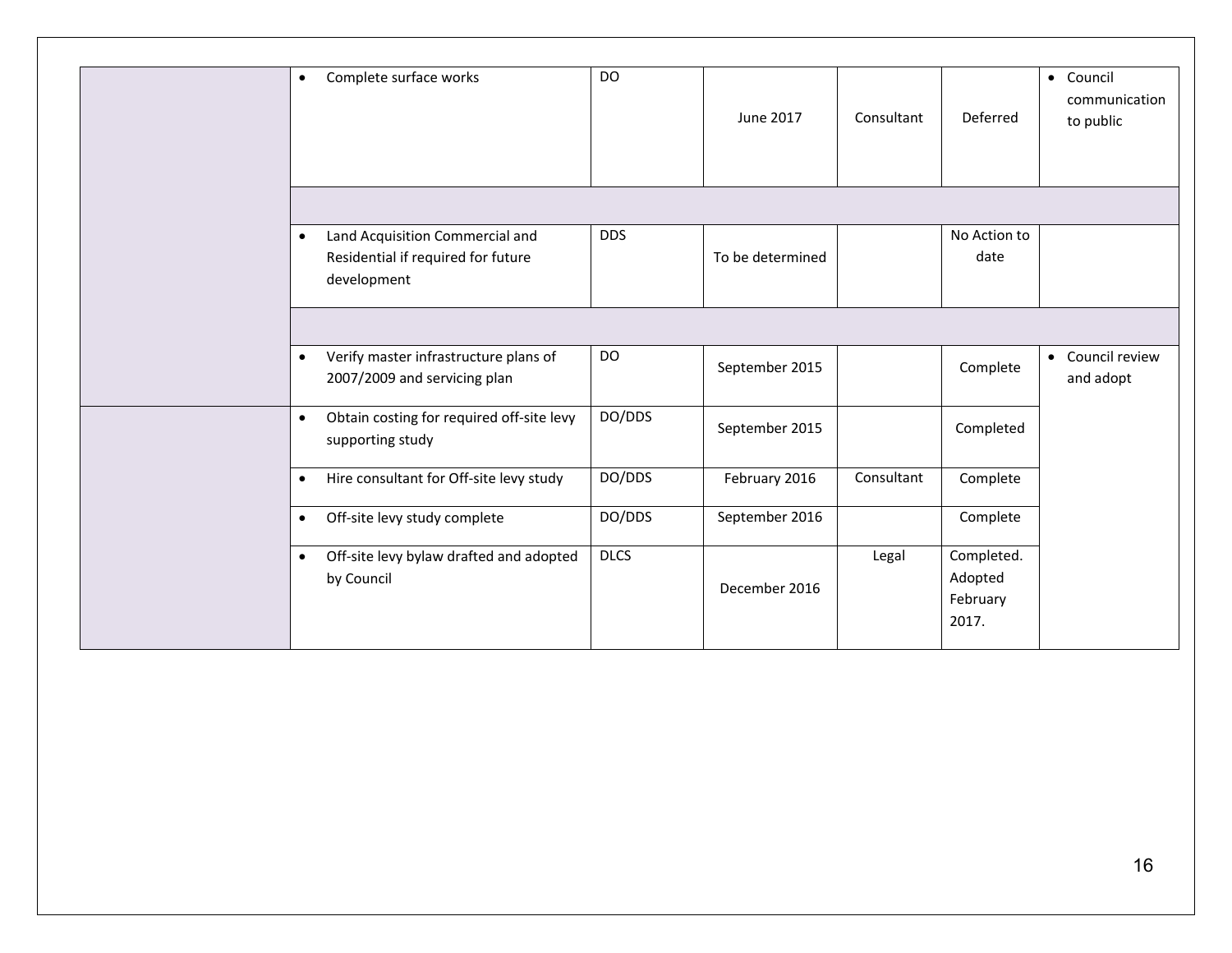# **Goal: Westlock is a Leader in Building Relationships**

**What this goal means: The achievement of this goal means that the Town will have a good reputation, being recognized as a leader in the work that it does and how it does it. There is a particular emphasis on building strong relationships with a variety of partners (provincial, municipal, educational, community groups) to improve the broader regional community and efficiency in delivering services. The ultimate aim is for the Town to be both a community of choice and employer of choice through it's expertise and desire to innovate.**

| <b>Success Indicator</b>                                                          | <b>Actions</b>                                               | <b>Who</b> | <b>By When</b>         | <b>Resources</b> | <b>Status</b>                                                | <b>Council supporting</b><br>role |
|-----------------------------------------------------------------------------------|--------------------------------------------------------------|------------|------------------------|------------------|--------------------------------------------------------------|-----------------------------------|
| <b>Success Indicator:</b><br><b>Council/Community</b><br>engagement presentations | Have annual Budget Open House - all<br>$\bullet$<br>citizens | Council    | Annually<br>(February) |                  | 2015 2016<br>Complete                                        |                                   |
|                                                                                   | Have a Mayors Breakfast - business<br>$\bullet$<br>sector    | Council    | October                |                  | 2015, 2016<br>Complete                                       |                                   |
|                                                                                   | Mayor six public presentations<br>$\bullet$                  | Mayor      | Annually               |                  | 2015<br>InterAgency<br>Mayor's<br><b>Breakfast</b><br>Rotary | Council is lead                   |
|                                                                                   | Open House BBQ annually in September<br>$\bullet$            | Council    | September 2016         |                  | Not<br>Proceeding                                            |                                   |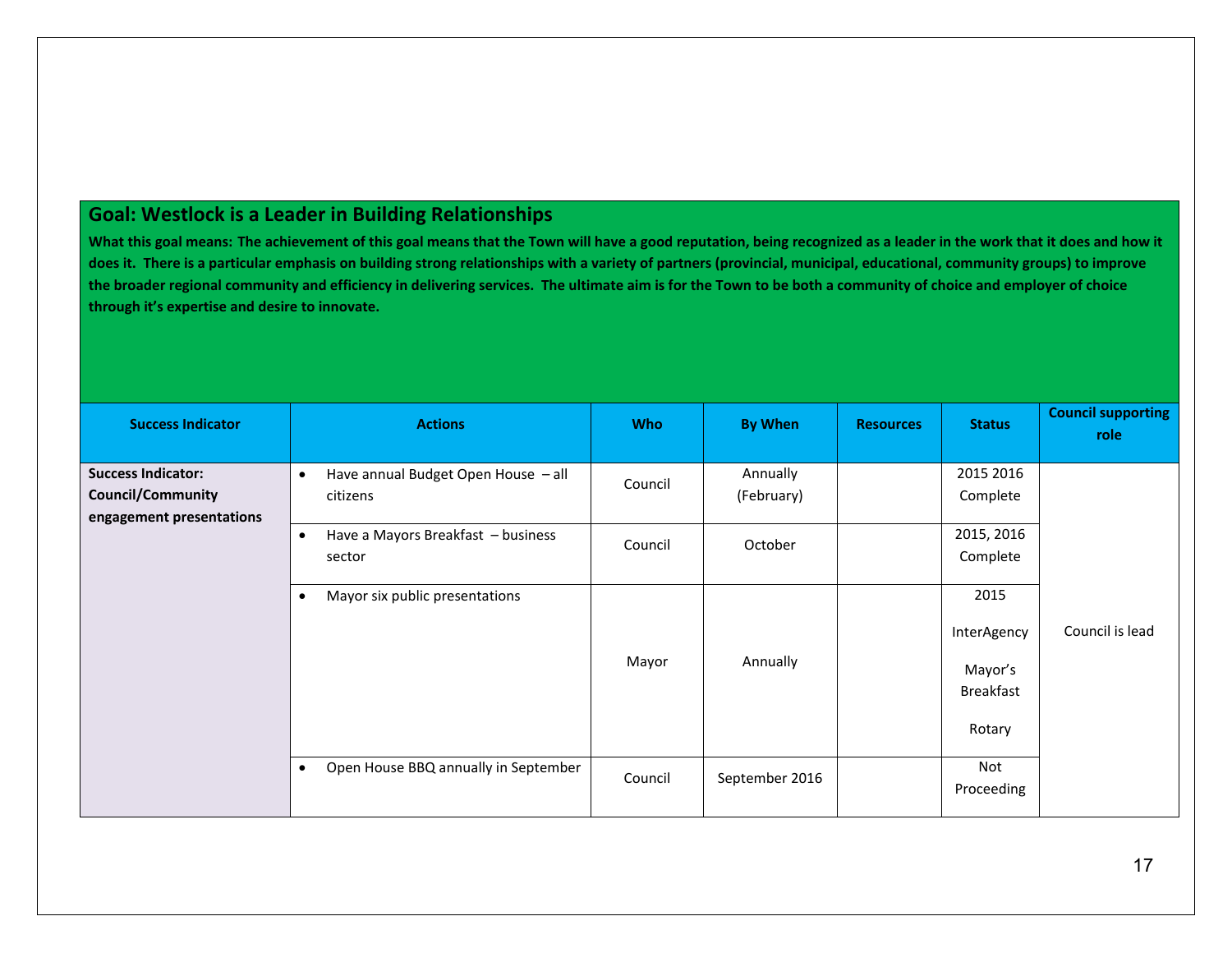| $\bullet$ | Increase community communications<br>on municipal plans, initiatives, changes<br>etc. | CAO   | Ongoing                                            |                   | Town<br>Newspaper<br>Page revised<br>/ Facebook<br>notifications<br>increased | • Council<br>participation<br>• Council<br>communication<br>to public<br>· Budget |
|-----------|---------------------------------------------------------------------------------------|-------|----------------------------------------------------|-------------------|-------------------------------------------------------------------------------|-----------------------------------------------------------------------------------|
|           | Town quarterly updates in Newspaper<br>$\bullet$<br>(Council update) ads/radio        | Mayor | March, June,<br>September,<br>December<br>Annually |                   | Not<br>Proceeding                                                             |                                                                                   |
|           | Hire a Communications Officer<br>$\bullet$                                            | CAO   | April 2016                                         |                   | Not<br>proceeding<br>within<br>strategic<br>plan<br>timeframe                 |                                                                                   |
|           | Utilize social media<br>$\bullet$                                                     | SMT   | Ongoing                                            |                   | Ongoing<br><b>New</b><br>website<br>developed                                 |                                                                                   |
|           | Establish a Mayor's Minute -<br>$\bullet$<br>Radio/YouTube                            | Mayor | <b>March 2016</b>                                  | <b>School CTS</b> | Not<br>proceeding<br>in 2017                                                  |                                                                                   |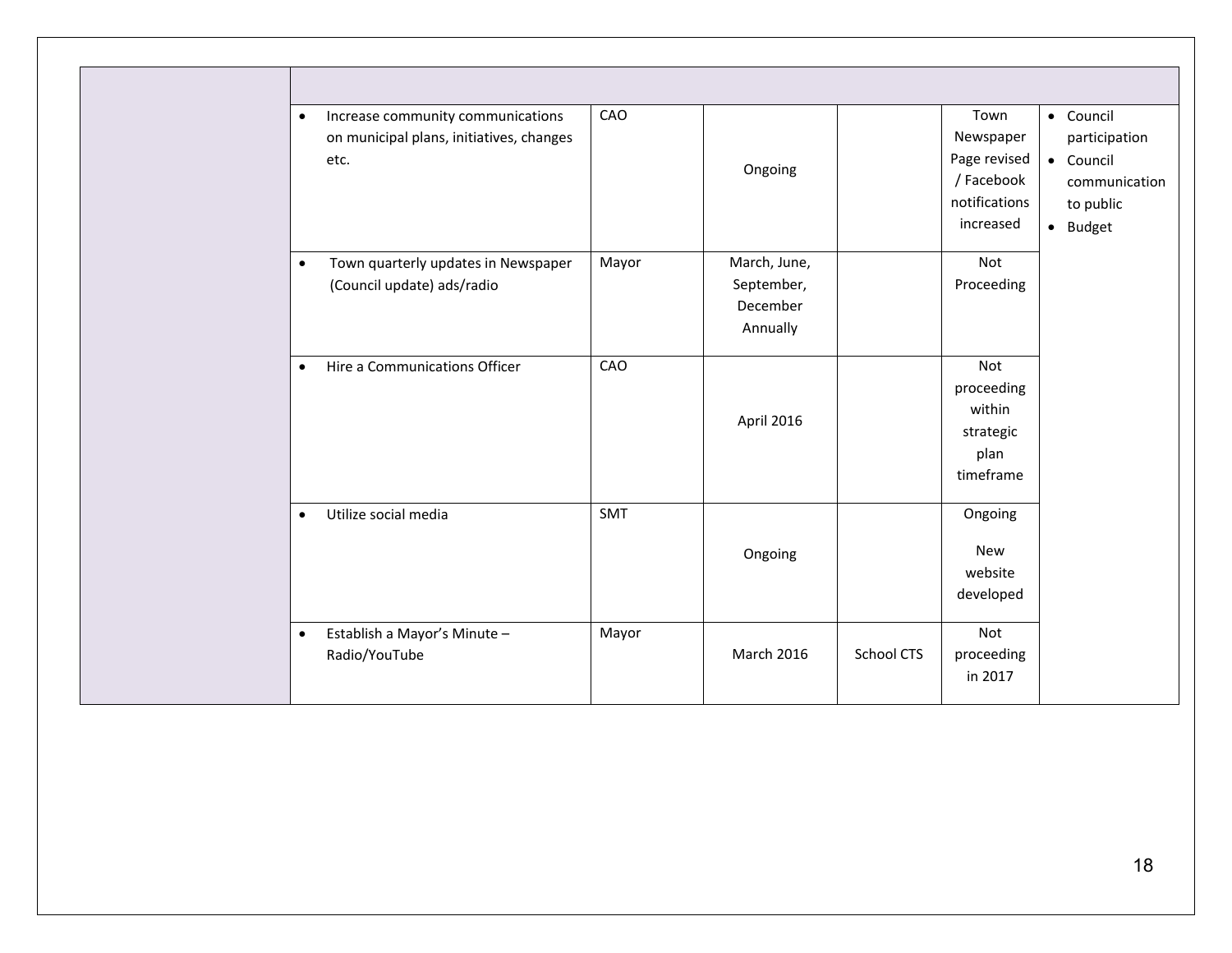| <b>Success Indicator: Develop</b><br>and implement Policy on<br>Town's relationship with | Create inventory of non-profit<br>organizations                   | EA          | February 2015     | Completed | Council review<br>and adopt<br>• Council               |
|------------------------------------------------------------------------------------------|-------------------------------------------------------------------|-------------|-------------------|-----------|--------------------------------------------------------|
| non-profits - include<br>agreements, accountability,<br>and reporting mechanisms         | Identify town supported non-profit<br>organizations (land/\$)     | EA          | February 2015     | Completed | participation<br>Council<br>$\bullet$<br>communication |
|                                                                                          | Draft policy for non-profits in respect to<br>funding and support | <b>DLCS</b> | <b>March 2015</b> | Completed | to public                                              |
|                                                                                          | Policy adopted by Council                                         | <b>DLCS</b> | <b>March 2015</b> | Completed |                                                        |
|                                                                                          | Policy communicated to non-profits                                | <b>DLCS</b> | <b>April 2015</b> | Completed |                                                        |

| <b>Success Indicator:</b><br><b>Agreements with Regional</b><br>partners | Baseline/inventory established of<br>existing agreements and<br>recommendations brought forward for<br>future opportunities | <b>DLCS</b> | April 2015           | Inventory<br>Complete                                                                 | Council is lead |
|--------------------------------------------------------------------------|-----------------------------------------------------------------------------------------------------------------------------|-------------|----------------------|---------------------------------------------------------------------------------------|-----------------|
|                                                                          | Meet with partner municipalities to<br>renegotiate existing agreements prior to<br>expiry                                   | Council/CAO | As per<br>agreements | Water<br>Operational<br>Joint Services<br>Clyde Fire<br>Mutual Aid<br>Interim Airport |                 |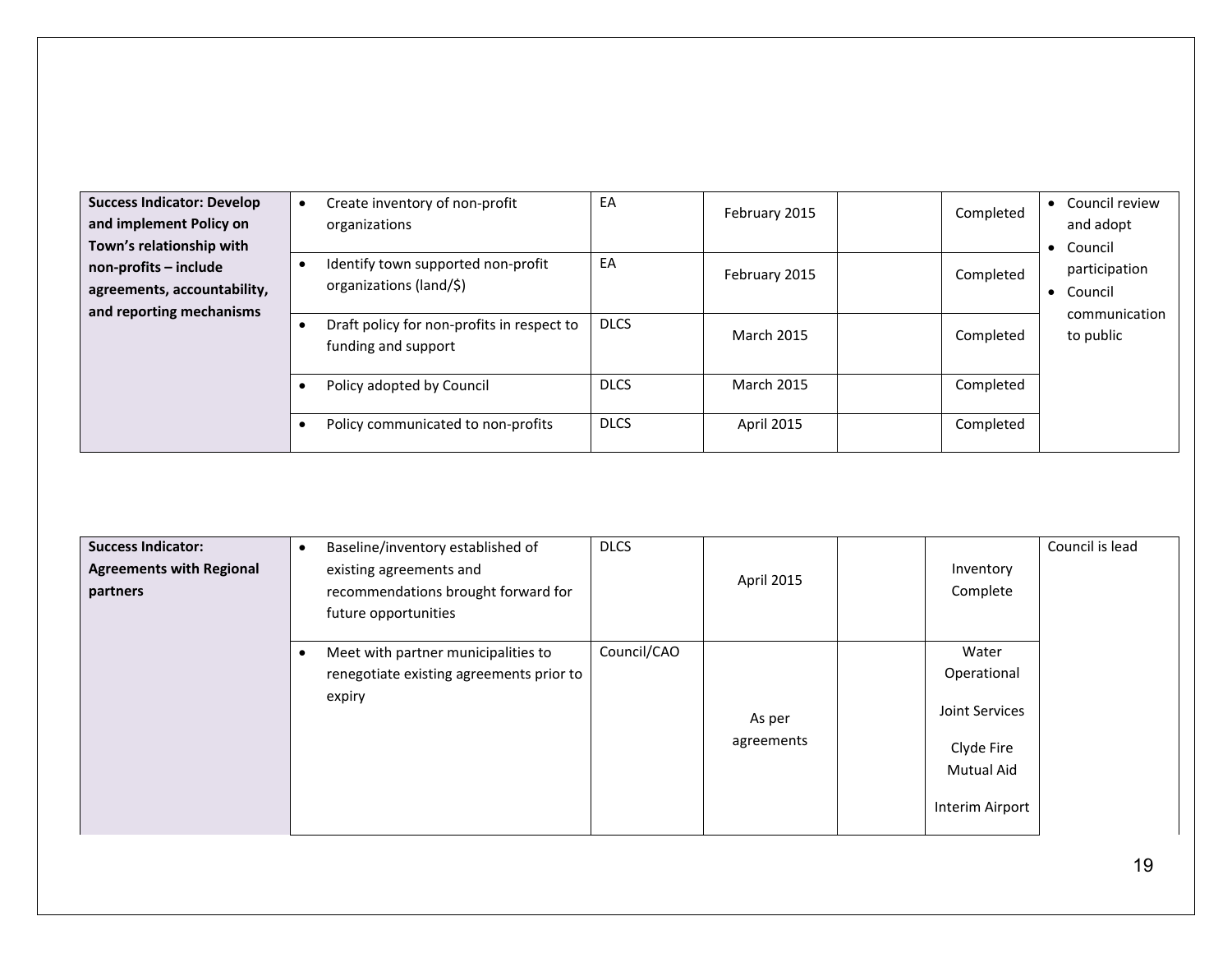|   |                                                                            |             |                                          | Complete                           |                                                          |
|---|----------------------------------------------------------------------------|-------------|------------------------------------------|------------------------------------|----------------------------------------------------------|
|   | Develop Growth Plan vision as a catalyst<br>for collaboration              | Council     | May 2015                                 | Complete                           |                                                          |
| ٠ | Participate in the regional collaboration<br>process to advance the region | Council     | As per<br>collaboration<br>process dates | In Progress<br>Study<br>Complete   |                                                          |
|   |                                                                            |             |                                          |                                    |                                                          |
|   |                                                                            |             |                                          |                                    |                                                          |
|   | Host/reciprocate non-partner<br>municipalities                             | Council     | Ongoing                                  | Stony Plain                        | • Council lead<br>and                                    |
| ٠ | Explore opportunities with surrounding<br>municipalities                   | Council/CAO | Ongoing                                  | Regional<br>Collaboration<br>Study | participation<br>• Council<br>communication<br>to public |

| <b>Success Indicator: Provincial</b> | Host MLA and MP on semi-annual basis                     | Council |                   | MLA/Mayor                             | Council is lead |
|--------------------------------------|----------------------------------------------------------|---------|-------------------|---------------------------------------|-----------------|
| <b>Relationships are strong</b>      | for mutual discussions. Set scheduled                    |         |                   | (May 26)                              |                 |
|                                      | dates                                                    |         | <b>March 2015</b> | MLA Mtg.<br>(Aug. 17)<br>MLA (Oct. 7) |                 |
|                                      | Network with provincial and federal<br>leaders at events | Council | Ongoing           | Ongoing                               |                 |

20